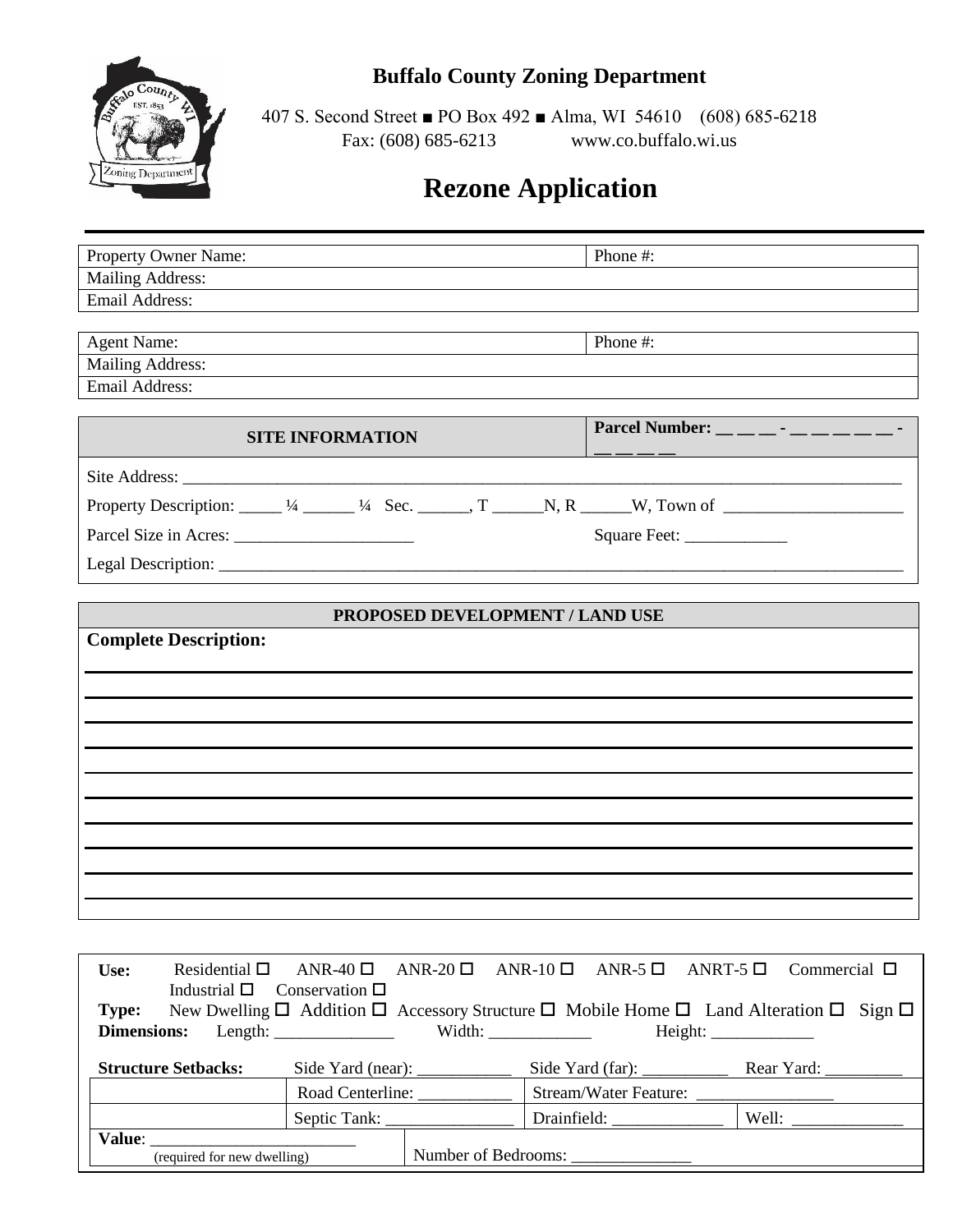#### **SITE PLAN**

A detailed site plan must be submitted with your application or the application will be deemed incomplete and returned. The site plan may be drawn on the following page or on a separate piece of paper or survey map. The location of the following features must be included on the site plan:

| $\Box$ Configuration of Parcel with all Dimensions $\Box$ North Arrow $\Box$ Roads Including    |
|-------------------------------------------------------------------------------------------------|
| Driveways                                                                                       |
| $\Box$ All Existing Structures $\Box$ Proposed New Structure(s) or Addition(s) $\Box$ Easements |
| $\Box$ Distances from Property Lines and Road Centerline $\Box$ Septic Tank and Drainfield      |
| $\Box$ Well Location $\Box$ Water Features and Potential Wetlands                               |

### **WETLAND NOTICE**

You are responsible for complying with state and federal laws concerning construction near or on wetlands, lakes and streams. Wetlands that are not associated with open water can be difficult to identify. Failure to comply may result in removal or modification of construction that violates the law or other penalties or costs. For more information, visit the Department of Natural Resources Wetlands Identification Web Page or contact a Department of Natural Resources Service Center.

#### **APPLICANT SIGNATURE**

I certify by my signature that all information presented herein is true to the best of my knowledge. I understand that I am subject to all applicable codes, statutes and ordinances of Buffalo County and the State of Wisconsin. Providing incorrect information may cause a delay in permit processing or denial. I give permission for the staff of the Buffalo County Zoning Department to enter upon my property for the purpose of verifying that the standards and requirements of the Zoning Ordinance are met.

The undersigned herby applies to the Buffalo County Zoning Committee for a report and recommendation to the Buffalo County Board of Supervisors for a determination that the following described site be rezoned from that designated on the "Official Buffalo County Zoning Maps" to the proposed land use district indicated.

Owner / Agent Signature \_\_\_\_\_\_\_\_\_\_\_\_\_\_\_\_\_\_\_\_\_\_\_\_\_\_\_\_\_\_\_\_\_\_ Date: \_\_\_\_\_\_\_\_\_\_\_\_\_\_\_\_\_\_\_\_\_\_

FEES:  $$600$  All Rezone Applications

Make checks payable to: **Buffalo County Treasurer** Return Completed application to: **Buffalo County Zoning Department, P.O. Box 492, Alma, WI 54610**

**NOTICE:** An after-the-fact fee of five times the applicable zoning permit fee shall be charged if work is started before a permit is issued. Permit application fees are non-refundable.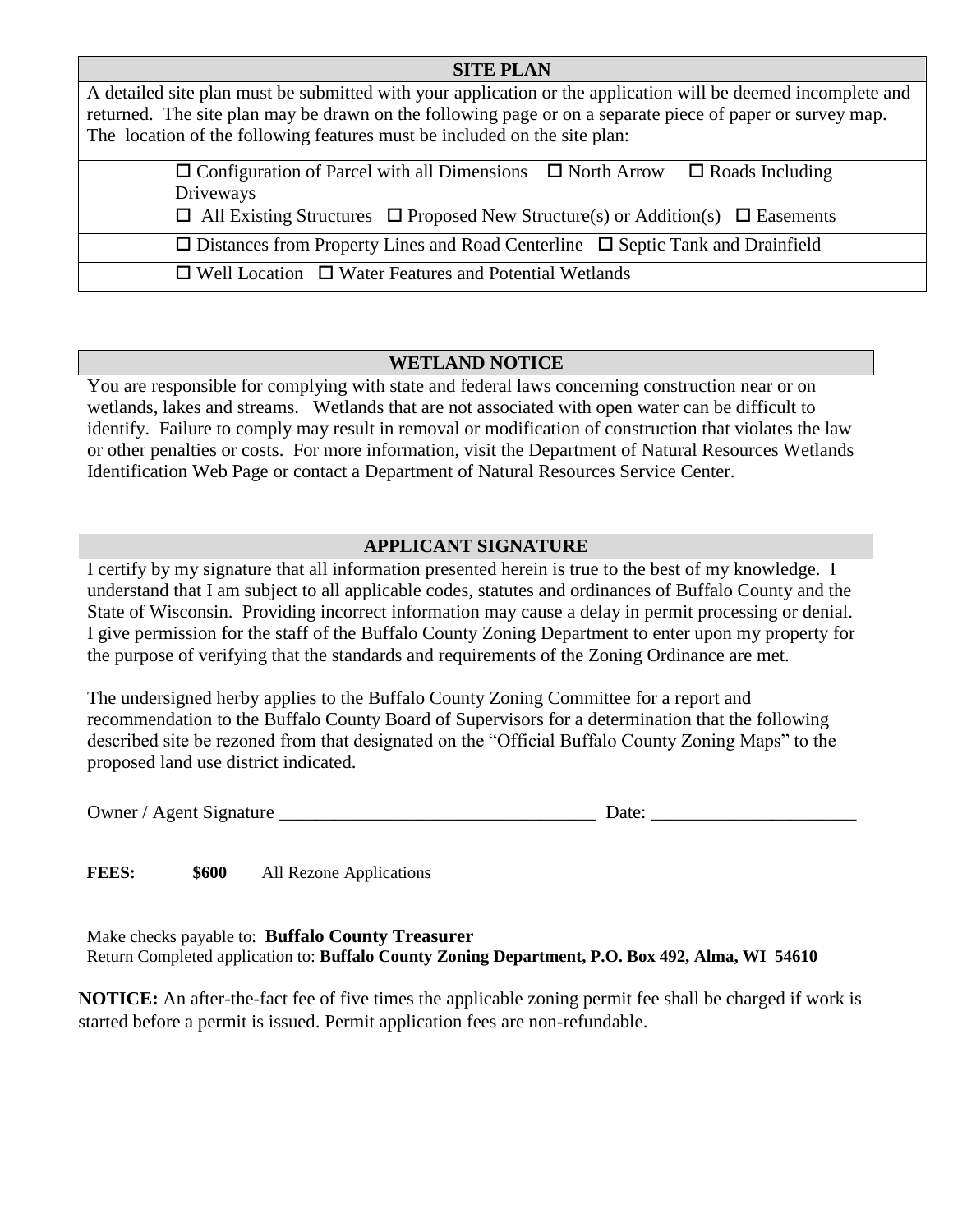| <b>SITE PLAN</b><br><b>AN</b> |          |  |  |  |
|-------------------------------|----------|--|--|--|
| $+$ $+$ $+$                   | $\sim$ - |  |  |  |

Include all features listed on previous page.

#### **EROSION CONTROL AND STORMWATER MANAGEMENT**

Sediment and erosion control and stormwater management are an important aspect of all land disturbing activities. Additional review and permitting may be required if your site is within 300 feet of a stream or if your site is on steep slopes of 12% or greater. If your development activity will disturb one acre of land or more you are required to apply for a Conditional Use Permit and a Wisconsin Pollution Discharge Elimination System (WPDES) permit from the Wisconsin Department of Natural Resources.